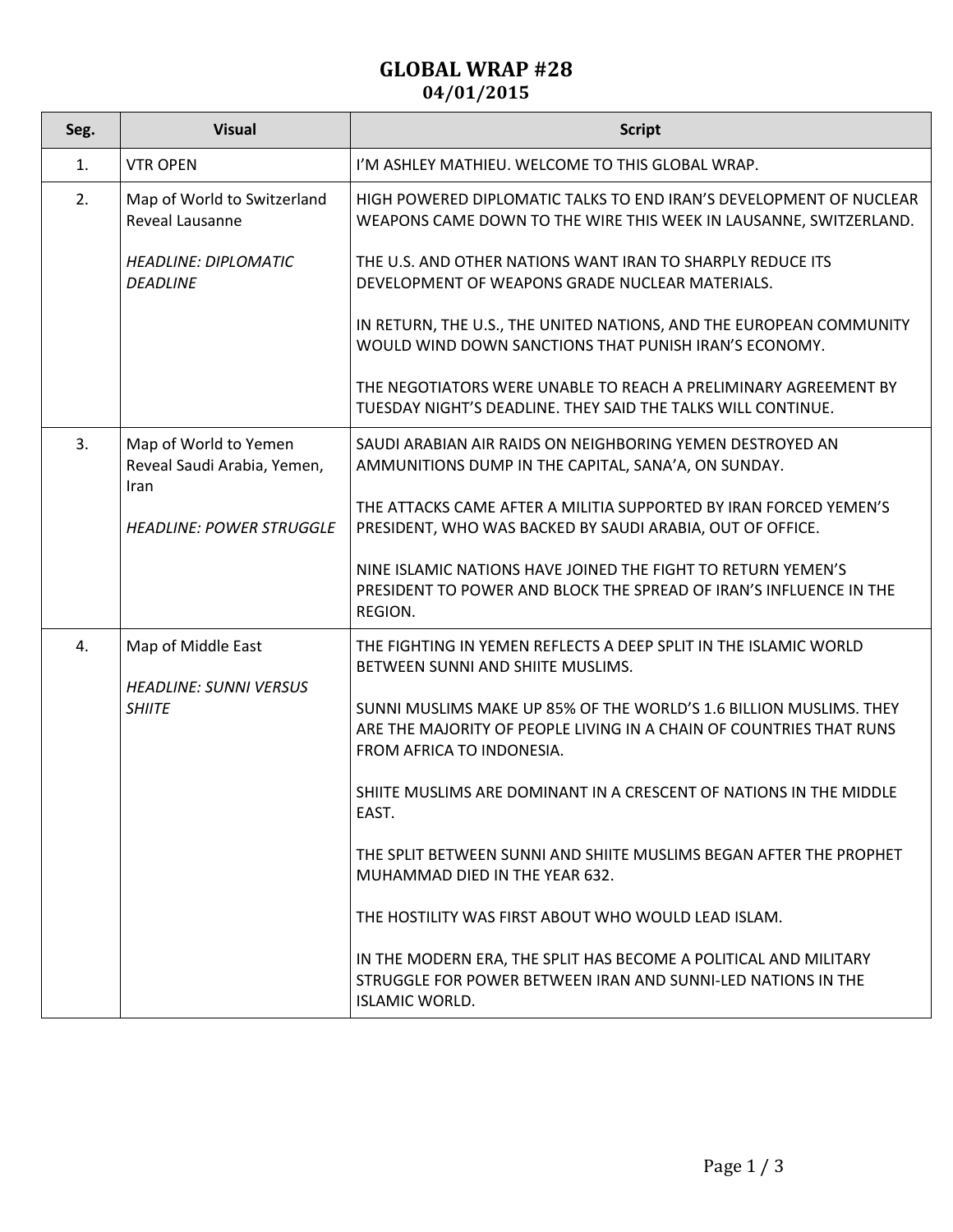## **GLOBAL WRAP #28 04/01/2015**

| Seg. | <b>Visual</b>                                                            | <b>Script</b>                                                                                                                                                                                                                                 |
|------|--------------------------------------------------------------------------|-----------------------------------------------------------------------------------------------------------------------------------------------------------------------------------------------------------------------------------------------|
| 5.   | World to Europe - path of<br>airplane from Spain to<br><b>Dusseldorf</b> | IN EUROPE, THERE WAS NEWS ABOUT THE AIRPLANE THAT CRASHED INTO THE<br>FRENCH ALPS LAST WEEK, KILLING ALL 150 PEOPLE ONBOARD.                                                                                                                  |
|      | <b>HEADLINE: DEADLY AIRLINER</b><br><b>CRASH</b>                         | INVESTIGATORS IN GERMANY FOUND THAT THE CO-PILOT, WHO TOOK CONTROL<br>OF THE PLANE WHEN THE PILOT STEPPED OUT OF THE COCKPIT, HAD A HISTORY<br>OF MENTAL ILLNESS.                                                                             |
| 6.   | Map of World to U.S.<br>Highlight Indiana<br>Reveal Indianapolis         | IN THE UNITED STATES, THE GOVERNOR OF INDIANA SAID ON TUESDAY THAT HE<br>WANTS CHANGES MADE IN A LAW HE SIGNED LAST WEEK.                                                                                                                     |
|      | <b>HEADLINE: RELIGION AND</b><br><b>LIBERTY</b>                          | THE LAW IS CALLED THE RELIGIOUS FREEDOM RESTORATION ACT. CRITICS SAID IT<br>GAVE INDIVIDUALS THE RIGHT NOT TO SERVE GAY AND LESBIAN PEOPLE IN<br>PUBLIC STORES OR RESTAURANTS IF DOING SO IS CONTRARY TO THEIR<br>PERSONAL RELIGIOUS BELIEFS. |
|      |                                                                          | Gov. Dannel Malloy, (D) Connecticut, SOT:<br>I found it disturbing, disgraceful, and outright discriminatory.                                                                                                                                 |
|      |                                                                          | CRITICISM FROM BUSINESS LEADERS AND OTHERS PROMPTED GOVERNOR<br>PENCE TO ASK THE LEGISLATURE TO CLARIFY THAT THERE WAS NO INTENTION<br>TO DISCRIMINATE.                                                                                       |
|      |                                                                          | Gov. Mike Pence, (R) Indiana, SOT:<br>It would be helpful to move legislation this week that makes it clear that this law does<br>not give businesses the right to deny services to anyone.                                                   |
| 7.   | Map of World to Africa<br>Show Nigeria                                   | THERE WAS A PEACEFUL CHANGE OF LEADERSHIP IN THE AFRICAN NATION OF<br>NIGERIA.                                                                                                                                                                |
|      | <b>HEADLINE: PEACEFUL</b><br><b>TRANSITION</b>                           | VOTERS ON SATURDAY ELECTED FORMER MILITARY DICTATOR MUHAMMADU<br>BUHARI, THE COUNTRY'S NEW PRESIDENT.                                                                                                                                         |
|      |                                                                          | HE DEFEATED PRESIDENT GOODLUCK JONATHAN, WHOSE GOVERNMENT HAD<br>BEEN UNABLE TO DEFEAT THE BOKO HARAM TERRORIST ORGANIZATION.                                                                                                                 |
|      |                                                                          | PRESIDENT JONATHAN CALLED BUHARI ON TUESDAY NIGHT TO CONCEDE.<br>GENERAL BUHARI'S SPOKESMAN SAID PRESIDENT JONATHAN WAS A HERO FOR<br>PEACEFULLY TRANSFERRING POWER.                                                                          |